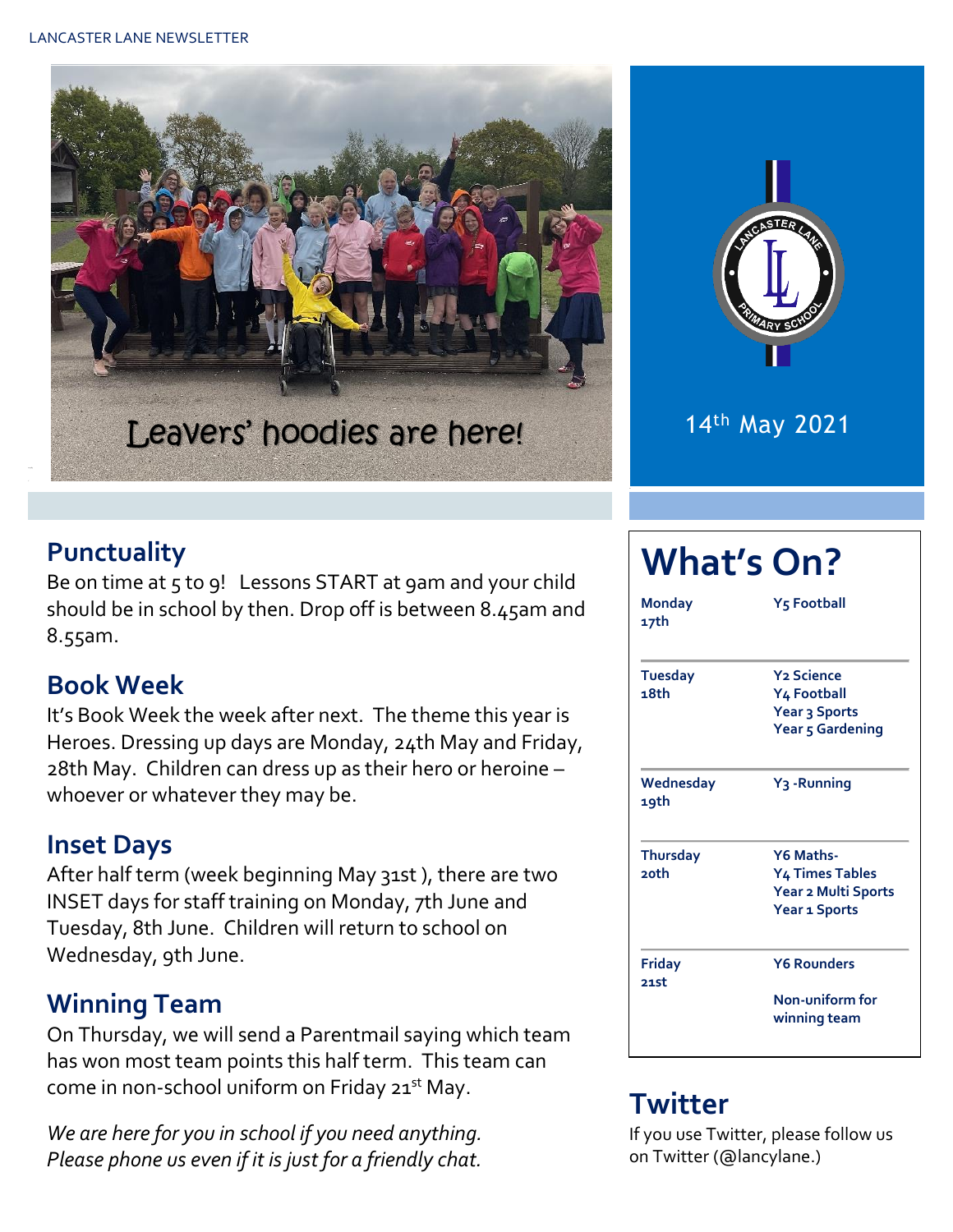# **Breakfast Club Stoppers After School Club**

At Breakfast Club the children always have access to books to read, share and enjoy.

# **Stoppers After School Club**

This week at Stoppers the children have been playing games on the iPads.

We can accommodate sessions covering your rotas at both Breakfast Club and Stoppers. Email stoppers@lancasterlane.lancs.sch.uk or phone the school office for more information.

# **Induction Meeting for new Reception Parents**

Our induction video for new parents is ready to go live on May, 19th via a link on the homepage of the school website. Miss Watson, Mrs Hankin or I will be delighted to give parents a tour of the school after 3.30pm should you wish to see your child's classroom and the wider school setting. Please phone the school office on 01772 433641 and the office staff will make an appointment for you. Packs have been sent home this week and should be returned back to school as soon as possible. We know that this year's Reception parents missed out on the chance to have a tour of the school because the country was in lockdown. We would be delighted to show you around one night after school if you wish.

# **And finally ….**.

You make a life out of what you have – not what you are missing.